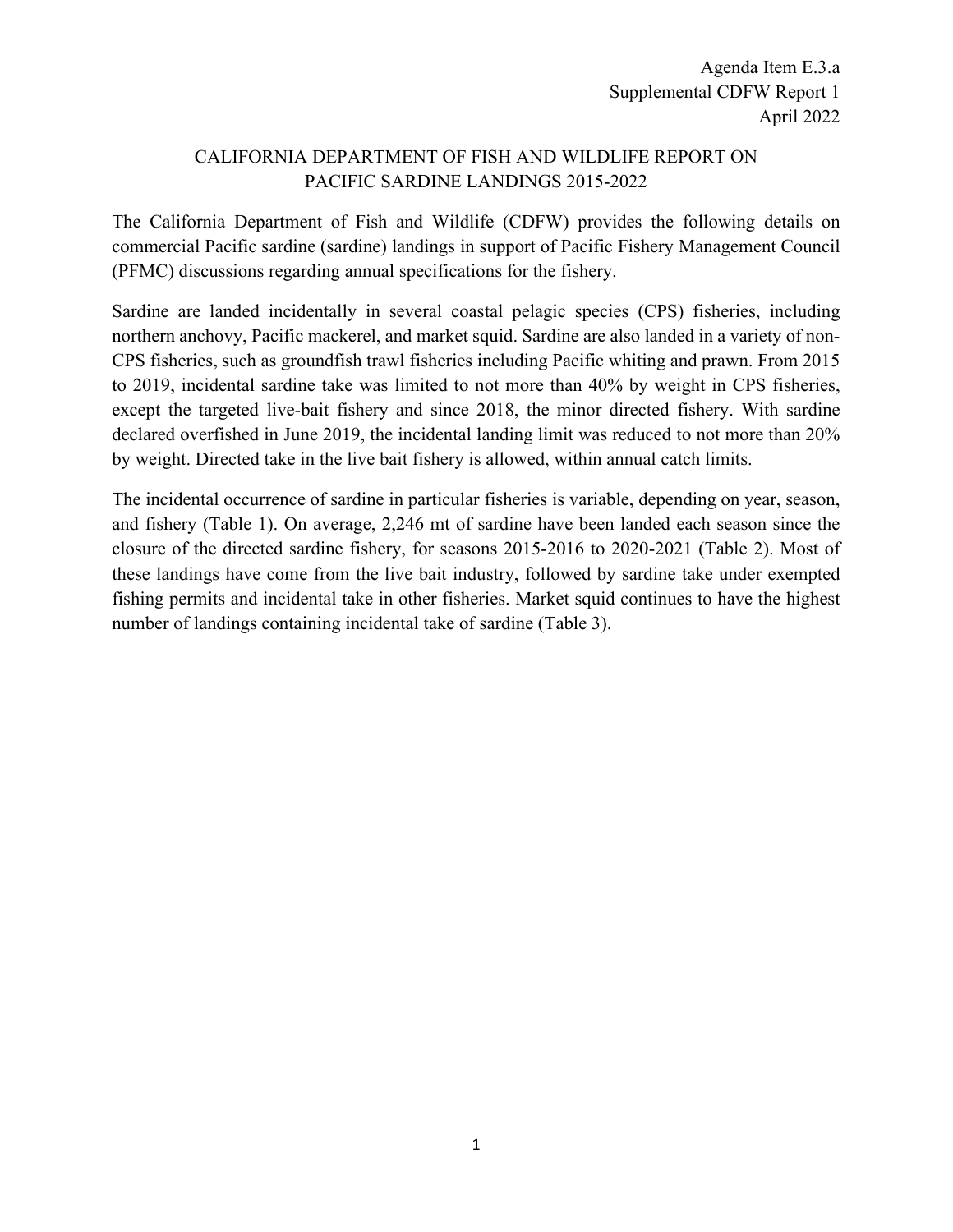| <b>Fishing Season</b>      | Number of<br><b>Landings with</b><br><b>Incidental Sardine</b> | <b>Other CPS</b><br>landings (mt)<br>with Incidental<br><b>Sardine</b> | <b>Non-CPS</b> landings<br>(mt) with<br><b>Incidental Sardine</b> | Value of<br><b>Landings with</b><br><b>Incidental</b><br><b>Sardine</b><br>(dollars) |
|----------------------------|----------------------------------------------------------------|------------------------------------------------------------------------|-------------------------------------------------------------------|--------------------------------------------------------------------------------------|
| 2015-2016                  | 67                                                             | 1,535                                                                  | 0.4                                                               | \$527,711                                                                            |
| 2016-2017                  | 178                                                            | 3,806                                                                  | 0.9                                                               | \$2,622,084                                                                          |
| 2017-2018                  | 93                                                             | 2,302                                                                  | 9.7                                                               | \$1,945,469                                                                          |
| 2018-2019                  | 123                                                            | 2,562                                                                  | 5.1                                                               | \$2,163,842                                                                          |
| 2019-2020                  | 459                                                            | 5,148                                                                  | 2.7                                                               | \$4,747,100                                                                          |
| 2020-2021                  | 276                                                            | 2,714                                                                  | 25.3                                                              | \$3,337,907                                                                          |
| $2021 - 2022$ <sup>1</sup> | 223                                                            | 3,943                                                                  | 0.11                                                              | \$4,949,737                                                                          |
| Average <sup>2</sup>       | 199                                                            | 3,011                                                                  | 7                                                                 | \$2,557,352                                                                          |

Table 1: Amount and value of incidental sardine take in other California fisheries.

<sup>1</sup>2021-2022 data extracted from Marine Landings Data System on 2/28/22. Data are preliminary and subject to change.

<sup>2</sup> Averages are for complete fishing seasons from 2015-2016 to 2020-2021.

| <b>Season</b>          | D- (----) --<br>Incidental <sup>1</sup> | EFP <sup>2</sup> | Live Bait <sup>3</sup> | <b>Minor</b><br><b>Directed</b> | <b>Total</b> |
|------------------------|-----------------------------------------|------------------|------------------------|---------------------------------|--------------|
| 2015-2016              | 164                                     |                  | 2,097                  |                                 | 2,261        |
| 2016-2017              | 514                                     |                  | 1,614                  |                                 | 2,128        |
| 2017-2018              | 275                                     | -                | 1,894                  | 5                               | 2,174        |
| 2018-2019              | 246                                     | 470              | 1,694                  | 67                              | 2,479        |
| 2019-2020              | 248                                     | 728              | 1,008                  | 65                              | 2,050        |
| 2020-2021              | 107                                     | 976              | 1,308                  | 79                              | 2,494        |
| 2021-2022 <sup>4</sup> | 159                                     | 139              | 878                    | 12                              | 1,188        |
| Average <sup>5</sup>   | 263                                     | 725              | 1,603                  | 54                              | 2,264        |

Table 2: California landings (mt) of sardine in different sectors of the fishery.

<sup>1</sup>Directed sardine fishery closed beginning with 2015-2016 season. Sardine limited to 40% incidental in CPS fisheries and was reduced to 20% incidental starting in the 2019-2020 season. <sup>2</sup>Research take per 2018, 2019, 2020, and 2021 California Wetfish Producers Association Exempted Fishing Permit request [\(PFMC April 2018 Agenda Item C.2, Attachment 1](https://www.pcouncil.org/documents/2018/04/agenda-item-c-2-attachment-1.pdf/) an[d PFMC](https://www.pcouncil.org/documents/2019/03/agenda-item-e-2-attachment-1-california-wetfish-producers-association-efp-proposal.pdf/)  [April 2019 Agenda Item E.2,](https://www.pcouncil.org/documents/2019/03/agenda-item-e-2-attachment-1-california-wetfish-producers-association-efp-proposal.pdf/) Attachment 2, [PFMC November 2019 Agenda Item D.2, Attachment](https://www.pcouncil.org/documents/2019/10/agenda-item-d-2-attachment-1-california-wetfish-producers-association-notice-of-intent-and-proposal-electronic-only.pdf/)  [1\)](https://www.pcouncil.org/documents/2019/10/agenda-item-d-2-attachment-1-california-wetfish-producers-association-notice-of-intent-and-proposal-electronic-only.pdf/)

<sup>3</sup>Reported catch from voluntary logbook submissions through December 2018 and from electronic fish tickets since January 2019.

4 2021-2022 data extracted from Marine Landings Data System on 2/28/2022. Data are preliminary and subject to change.

5 Averages are for complete fishing seasons from 2015-2016 to 2020-2021.